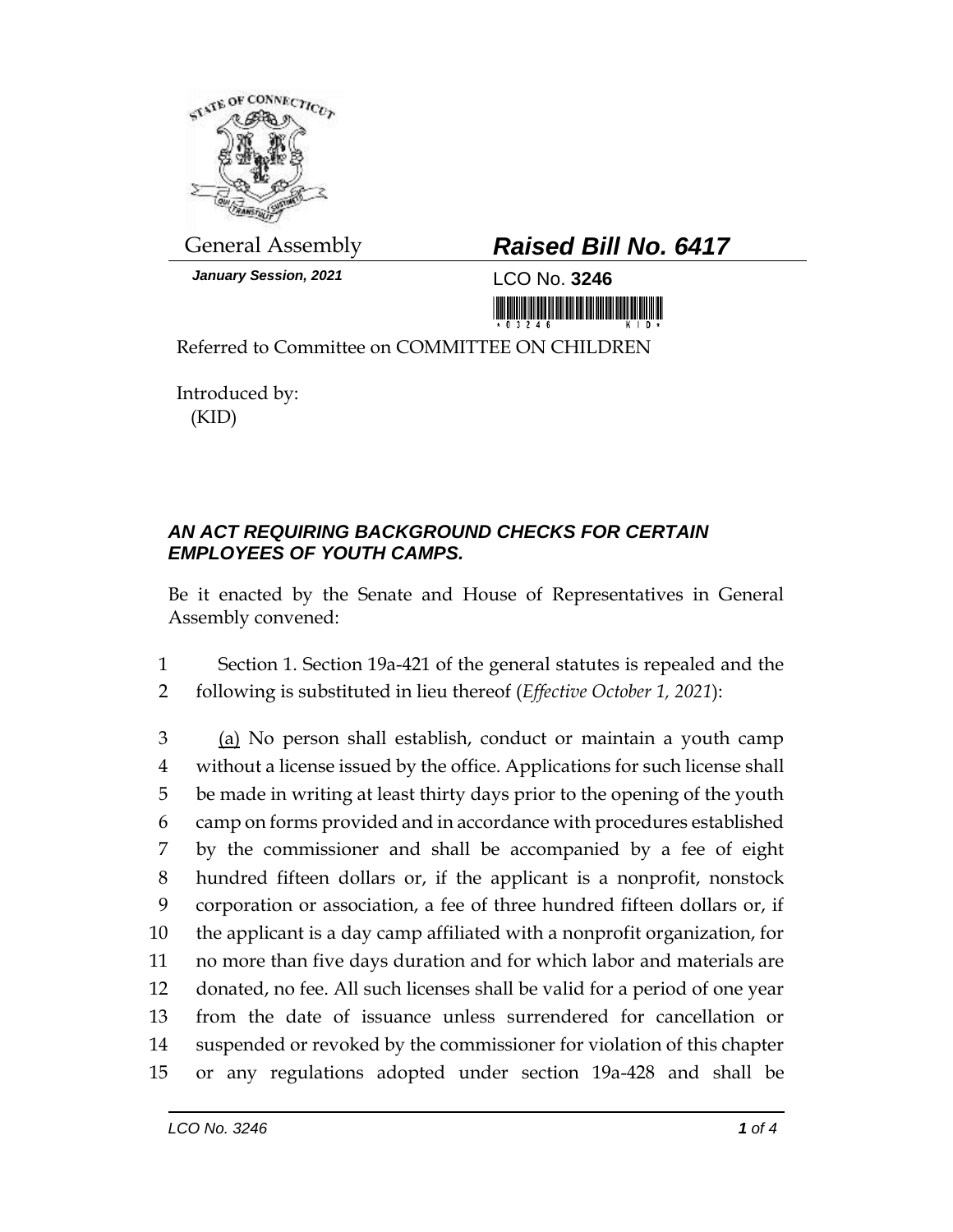renewable upon payment of an eight-hundred-fifteen-dollar license fee or, if the licensee is a nonprofit, nonstock corporation or association, a three-hundred-fifteen-dollar license fee or, if the applicant is a day camp affiliated with a nonprofit organization, for no more than five days duration and for which labor and materials are donated, no fee.

 (b) On and after October 1, 2022, a licensee shall require any person, 22 who is eighteen years of age or older and a prospective employee of a youth camp for a position that requires the provision of care to a child 24 or involves unsupervised access to any child in such youth camp, to 25 submit to a comprehensive background check, including state and national criminal history records checks and a check of the state child abuse registry established pursuant to section 17a-101k. The criminal history records check required pursuant to this subsection shall be conducted in accordance with section 29-17a. No licensee shall permit a prospective employee to begin work at such youth camp until the provisions of 45 CFR 98.43(d)(4), as amended from time to time, have been satisfied. The provisions of this subsection shall not apply to any 33 youth camp operated by a state agency, as defined in section 1-79, provided such state agency satisfies any other requirements relating to state and national criminal history records checks applicable to 36 employees of such state agency. Any criminal history background check 37 conducted pursuant to this subsection shall be completed not later than five business days after receipt of the request for such background check. Pending completion of all background check components 40 described in this subsection, a prospective employee may begin work on a provisional basis, provided such prospective employee is supervised at all times by an employee who was subjected to a background check described in this subsection within the past five years.

 Sec. 2. Section 10-530 of the general statutes is repealed and the following is substituted in lieu thereof (*Effective October 1, 2022*):

 (1) "Child care facility" means a "child care center", "group child care home" or "family child care home" that provides "child care services",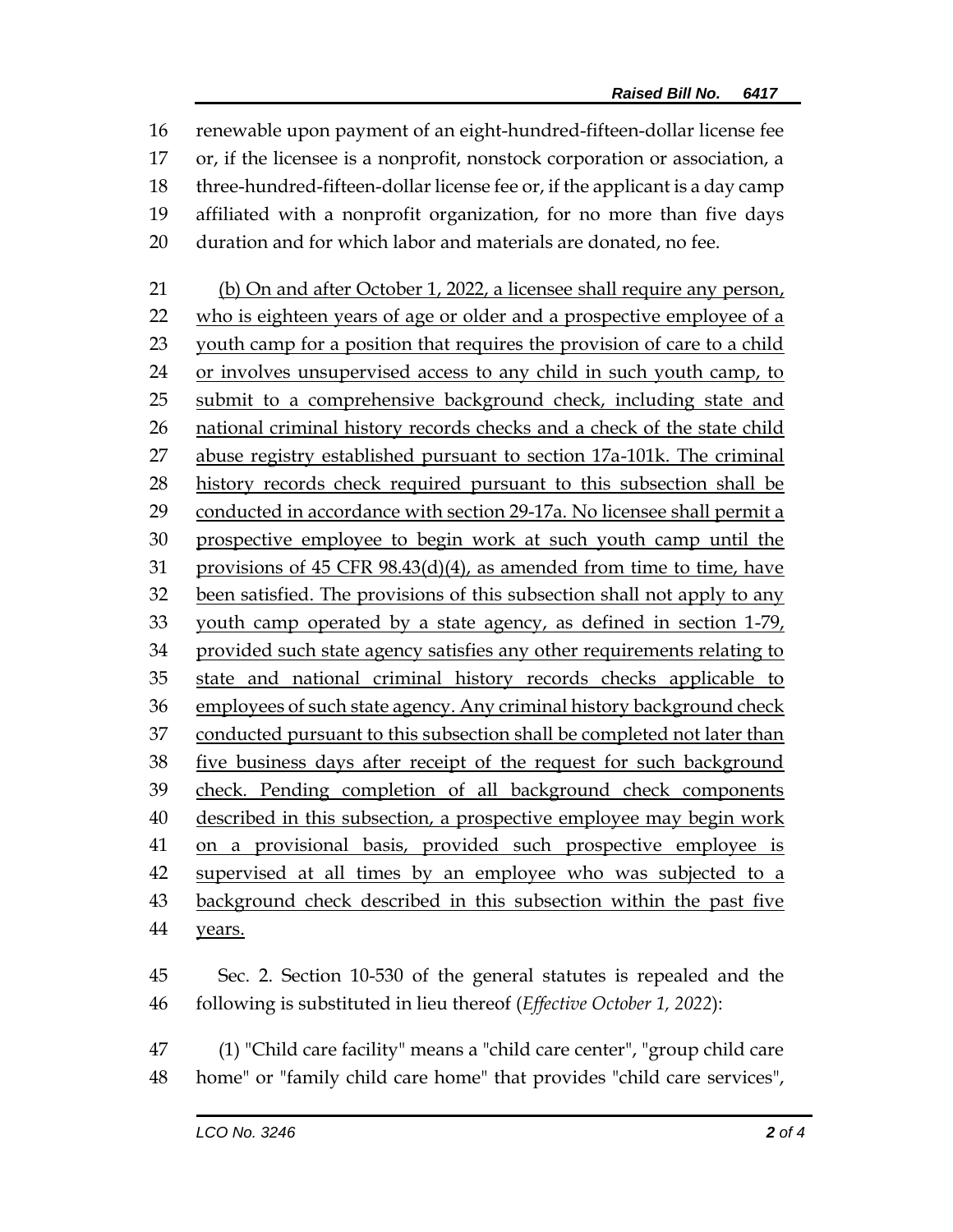each as described in section 19a-77, or any provider of child care services under the child care subsidy program established pursuant to section 17b-749;

 (2) "Child care services provider or staff member" means any person who is (A) a licensee, employee, volunteer or alternate staff, assistant, substitute or household member of a child care facility, (B) a family child care provider, or (C) any other person who provides child care services under the child care subsidy program established pursuant to section 17b-749 but does not include a person who is providing child care services under the child care subsidy program (i) exclusively to children with whom such person is related, and (ii) without being issued a license to provide child care services by the Office of Early Childhood; **[**and**]**

 (3) "Family child care provider" means any person who provides child care services under the child care subsidy program established pursuant to section 17b-749 (A) in a family child care home, as defined in section 19a-77, or (B) in a home not requiring a license pursuant to subdivision (4) of subsection (b) of section 19a-77; **[**.**]** and

 (4) "Youth camp" has the same meaning as provided in section 19a-420.

 (b) The comprehensive background checks required pursuant to subsection (c) of section 19a-80, subsection (c) of section 19a-87b, **[**and**]** subsection (a) of section 17b-749k, and subsection (b) of section 19a-421, 71 as amended by this act, shall be conducted at least once every five years for each child care services provider or staff member in accordance with the provisions of 45 CFR 98.43, as amended from time to time.

74 (c) Any person who <u>is eighteen years of age or older and</u> applies for 75 a position at a child care facility or youth camp in the state shall not be required to submit to such comprehensive background checks if such 77 person (1) is an employee, a volunteer or a household member of a child care facility in the state, or has not been separated from employment as a child care services provider or staff member or status as a volunteer or household member of a child care facility in the state for a period of